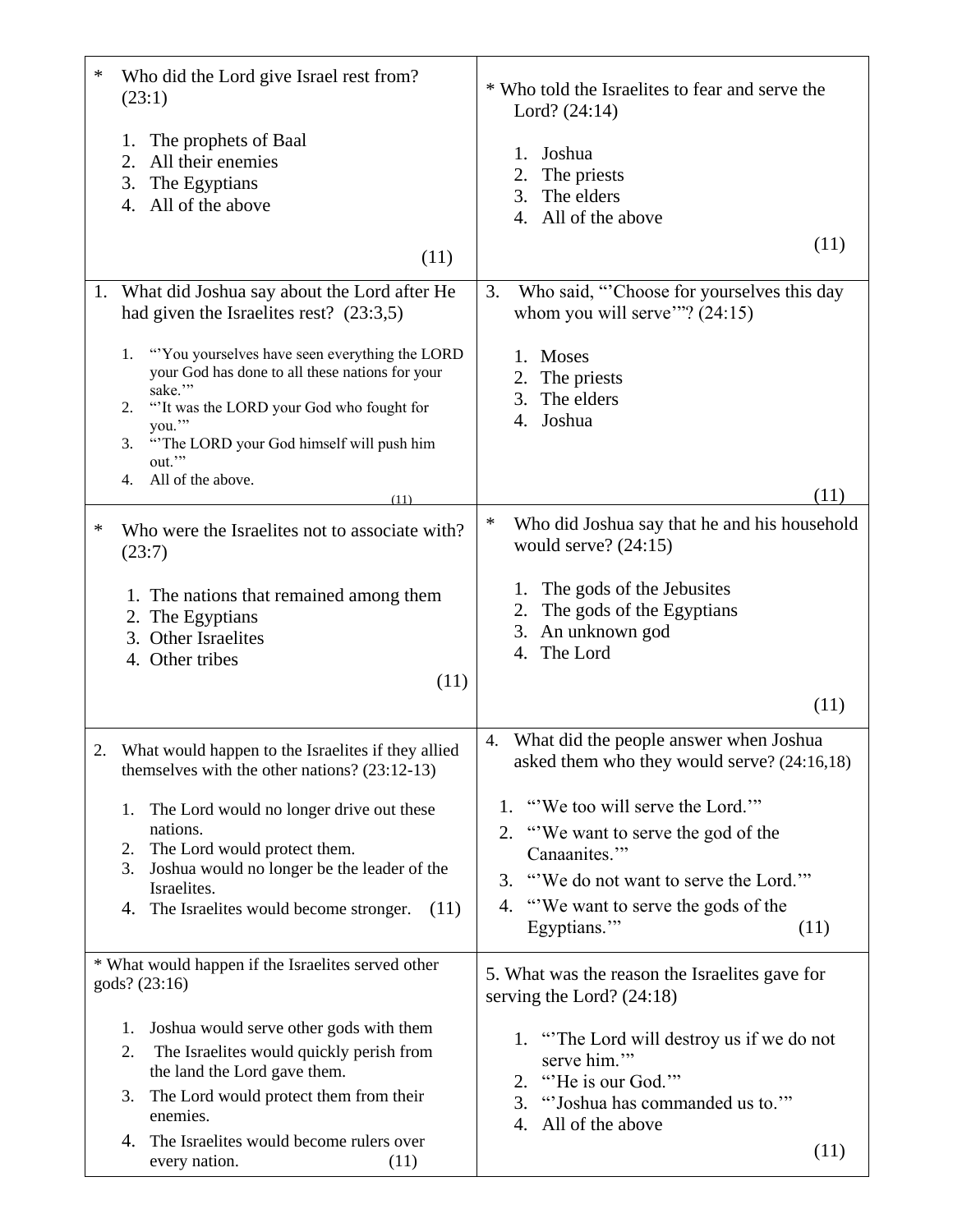| * Who told the Israelites to fear and serve the<br>Lord? (24:14)<br>Joshua<br>1.<br>The priests<br>2.<br>The elders<br>3.<br>All of the above<br>4.                                                           | ∗<br>Who did the Lord give Israel rest from?<br>(23:1)<br>1. The prophets of Baal<br>All their enemies<br>2.<br>The Egyptians<br>3.<br>4. All of the above                                                                                                                 |
|---------------------------------------------------------------------------------------------------------------------------------------------------------------------------------------------------------------|----------------------------------------------------------------------------------------------------------------------------------------------------------------------------------------------------------------------------------------------------------------------------|
| (11)                                                                                                                                                                                                          | (11)                                                                                                                                                                                                                                                                       |
| Who said, "Choose for yourselves this day<br>3.<br>whom you will serve"? $(24:15)$                                                                                                                            | What did Joshua say about the Lord after He<br>1.<br>had given the Israelites rest? $(23:3,5)$                                                                                                                                                                             |
| 1. Moses<br>2.<br>The priests<br>The elders<br>3.<br>Joshua<br>4.<br>(11)                                                                                                                                     | "You yourselves have seen everything the LORD"<br>1.<br>your God has done to all these nations for your<br>sake."<br>"It was the LORD your God who fought for<br>2.<br>you."<br>"The LORD your God himself will push him<br>3.<br>out."<br>All of the above.<br>4.<br>(11) |
| ∗<br>Who did Joshua say that he and his household<br>would serve? $(24:15)$                                                                                                                                   | $\ast$<br>Who were the Israelites not to associate with?<br>(23:7)                                                                                                                                                                                                         |
| The gods of the Jebusites<br>1.<br>2.<br>The gods of the Egyptians<br>3.<br>An unknown god<br><b>The Lord</b><br>4.<br>(11)                                                                                   | 1. The nations that remained among them<br>2. The Egyptians<br>3. Other Israelites<br>4. Other tribes<br>(11)                                                                                                                                                              |
| What did the people answer when Joshua<br>4.<br>asked them who they would serve? (24:16,18)                                                                                                                   | 2.<br>What would happen to the Israelites if they allied<br>themselves with the other nations? $(23:12-13)$                                                                                                                                                                |
| "We too will serve the Lord.""<br>1.<br>"We want to serve the god of the<br>2.<br>Canaanites."<br>"We do not want to serve the Lord."<br>3.<br>"We want to serve the gods of the<br>4.<br>Egyptians."<br>(11) | 1. The Lord would no longer drive out these<br>nations.<br>The Lord would protect them.<br>2.<br>Joshua would no longer be the leader of the<br>3.<br>Israelites.<br>4. The Israelites would become stronger.<br>(11)                                                      |
| 5. What was the reason the Israelites gave for<br>serving the Lord? $(24:18)$                                                                                                                                 | * What would happen if the Israelites served other<br>gods? (23:16)                                                                                                                                                                                                        |
| 1. "The Lord will destroy us if we do not<br>serve him."<br>2. "He is our God."<br>"Joshua has commanded us to.""<br>3.<br>All of the above<br>4.<br>(11)                                                     | 1. Joshua would serve other gods with them<br>The Israelites would quickly perish from<br>2.<br>the land the Lord gave them.<br>The Lord would protect them from their<br>3.<br>enemies.<br>The Israelites would become rulers over every<br>4.<br>nation.<br>(11)         |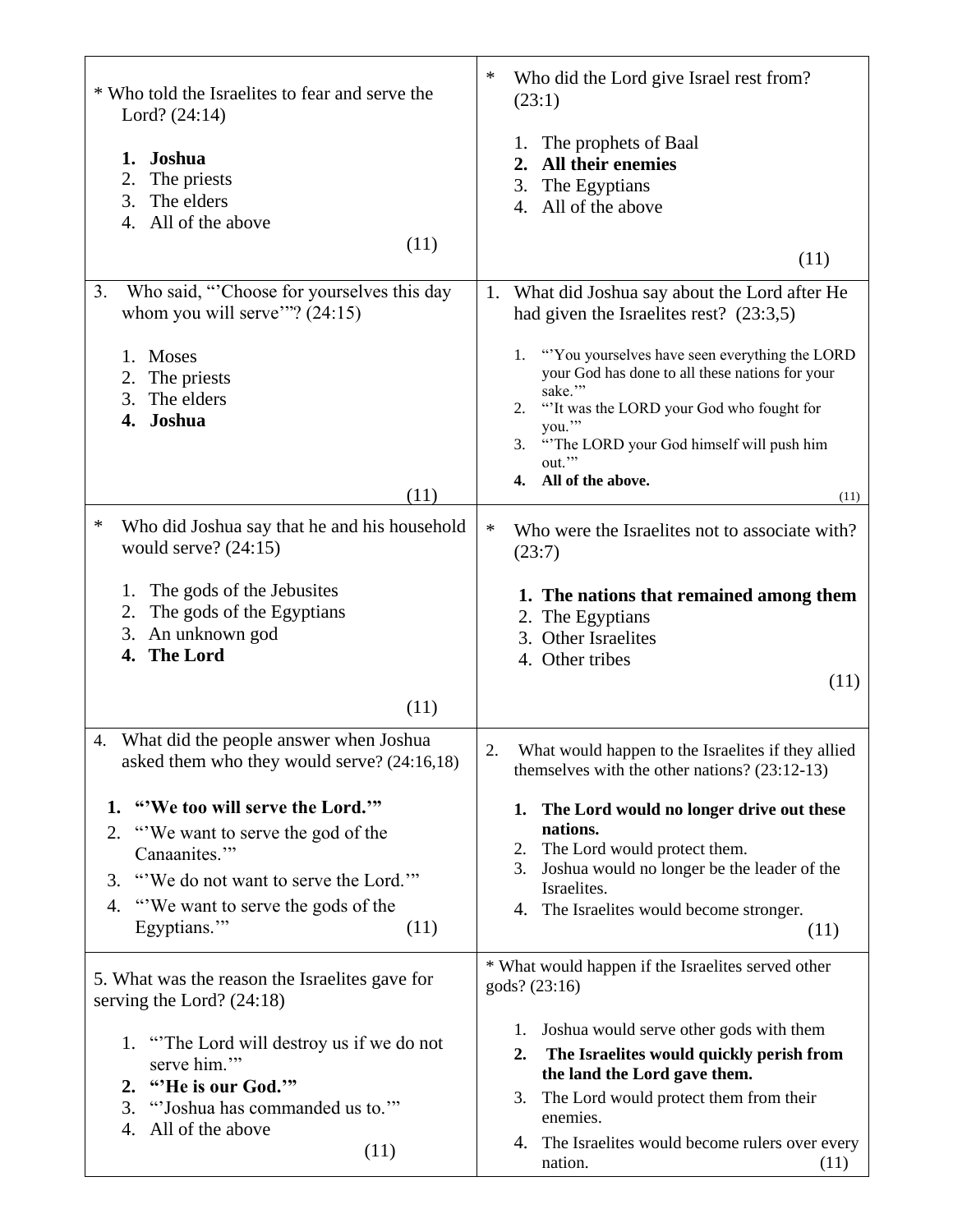| 6. | What would happen to the Israelites if they<br>forsook the Lord and served foreign gods? (24:20)                                                                                                          | * From what place did the Israelites bring<br>Joseph's bones? (24:32)                                                                                                                                                                                                      |
|----|-----------------------------------------------------------------------------------------------------------------------------------------------------------------------------------------------------------|----------------------------------------------------------------------------------------------------------------------------------------------------------------------------------------------------------------------------------------------------------------------------|
|    | God would ignore their sin.<br>1.<br>God would appoint a new leader.<br>2.<br>3.<br>God would turn on them and bring disaster on<br>them.<br>4. God would make all their enemies turn on<br>them.         | Shechem<br>Bethlehem<br>2.<br>3. Egypt<br>4. Hebron                                                                                                                                                                                                                        |
|    | (11)                                                                                                                                                                                                      | (11)                                                                                                                                                                                                                                                                       |
| 7. | What did Joshua do after the people said they<br>would serve the Lord? $(24:25-27)$                                                                                                                       | Where did the Israelites bury Joseph's bones?<br>(24:32)                                                                                                                                                                                                                   |
|    | Made a covenant<br>1.<br>2.<br>Wrote in the Book of the Law<br>3.<br>Set up a large stone as a witness to the<br>Israelite promise<br>4. All of the above                                                 | Shechem<br>Bethlehem<br>2.<br>3. Egypt<br>4. Hebron                                                                                                                                                                                                                        |
|    | (11)                                                                                                                                                                                                      | (11)                                                                                                                                                                                                                                                                       |
| ∗  | Where did Joshua send the people? $(24:28)$<br>1.<br>Back to Egypt<br>2.<br>To the temple to serve the Lord<br>Each to his own inheritance<br>3.<br>Each to the place their ancestors lived<br>4.<br>(11) | 8. Quote Joshua 24:14a. (Joshua 24:14a)<br>1. "Love the LORD with all your heart."<br>"Now fear the LORD and serve him with<br>2.<br>all faithfulness."<br>3. "Live for God all the days of your life."<br>"Now fear the LORD and obey all his<br>4.<br>commands."<br>(11) |
| ∗  | How old was Joshua when he died? (24:29)                                                                                                                                                                  |                                                                                                                                                                                                                                                                            |
|    | 110 years old<br>1.<br>2.<br>100 years old<br>3.<br>95 years old<br>90 years old<br>4.                                                                                                                    |                                                                                                                                                                                                                                                                            |
|    | (11)                                                                                                                                                                                                      |                                                                                                                                                                                                                                                                            |
| ∗  | Where was Joshua buried? (24:30)<br>In the hill country of Ephraim<br>1.<br>2.<br>On Mount Ebal<br>3.<br>In Bethlehem<br>In Jericho<br>4.<br>(11)                                                         |                                                                                                                                                                                                                                                                            |